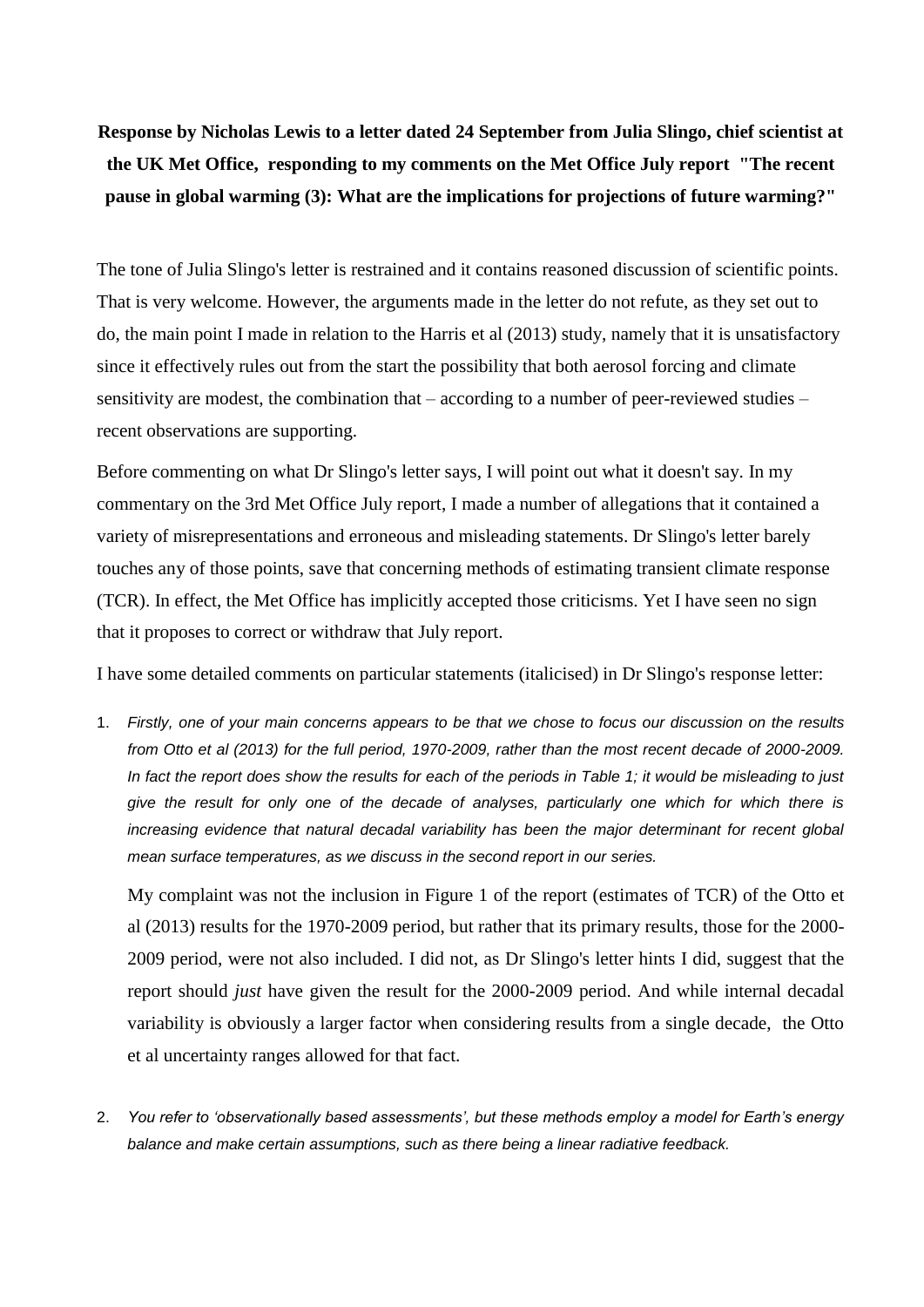*Furthermore, in order to determine the radiative forcing from carbon dioxide alone, these assessments have to calculate the forcing from components other than carbon dioxide again using results from models.*

Whilst I do not disagree with these points, it was the Met Office in their July report who said: "TCR can be estimated in a variety of ways. These include estimates from simulations made with climate models, estimates made from observations, and estimates made by combining climate model and observationally-derived values." I was following their use of language.

3. *I do need to comment on your third key point, the interpretation of the results in Harris et al. (2013). You rightly point out that the results are based on the perturbed parameter ensemble (PPE) approach using the HadCM3 model, though you omit to mention that results from alternative (CMIP3-generation) climate models are also used with the ensemble to form the probabilistic projections that underpin UKCP09. This is a key component that adds sampling of structural uncertainties in model formulation to the methodology.*

I did not mention the use of results from the CMIP3 ensemble because that is not relevant to the main points I made. Use of the CMIP3 ensemble results does not enable the HadCM3 model to simulate a climate system with modest aerosol forcing and modest sensitivity. The effects of the CMIP3 ensemble results, reflected in discrepancy terms, appear to be minor in any event: doubling the standard discrepancy factor changes the TCR best estimate and bounds only by about 1%.

Incidentally, this paragraph reveals some confusion. Although parameters are perturbed in a PPE, the acronym actually stands for perturbed physics ensemble.

4. *Having said that, it is true that the relationship between historical aerosol forcing and equilibrium climate sensitivity (ECS) depicted in your Figure B1 is based only on the PPE. But we disagree with your assertion that the results from HadCM3 are fundamentally biased. It is certainly the case that versions of HadCM3 with low climate sensitivity and strongly negative aerosol forcing are incompatible with the broad range of observational constraints. But the key point is that the relationship between aerosol forcing and ECS is an emergent property of the detailed physical processes sampled in the PPE simulations.* 

## **This is a key paragraph, which in effect concedes that my main criticism is valid.**

I don't dispute the point that in HadCM3 – and very possibly other models – the relationship between aerosol forcing and ECS is an emergent property. That is precisely why HadCM3 is not suitable for a PPE study in which, supposedly, "uncertainty in the response of the climate system to CO2 forcing is comprehensively sampled". To achieve that, it must be possible, by varying the model's input parameters, to obtain all combinations of aerosol forcing and ECS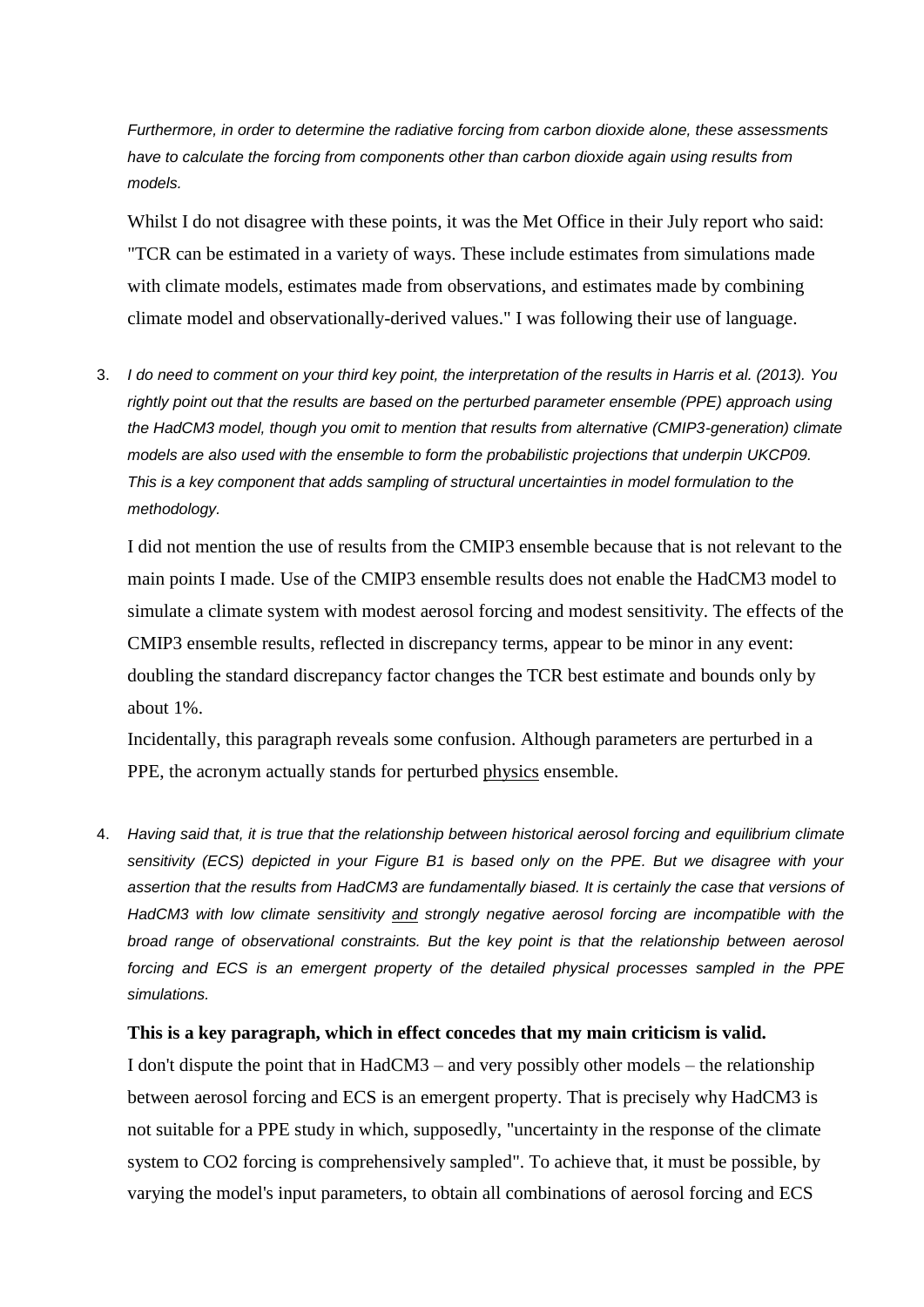that are to any extent plausible. That is the case, for instance, for the quite complex 2D MIT climate model used in Lewis 2013. But it is not possible with HadCM3 and at least some other complex 3D climate models. One senior climate scientist who used to work on PPE studies told me that he basically agreed with me: his group had soon worked out that they were of limited use. With the model he was using, it proved impossible even to get ECS down to 3°C by perturbing its parameters. He thought the Met Office were a bit stuck in the mud about their ensembles, due to some combination of corporate image and sunk costs of ensemble creation.

5. *It is not surprising that such a relationship [between aerosol forcing and ECS] might be found, given, for example, the key role played by clouds in simulations of both climate sensitivity and aerosol forcing.* 

True, but irrelevant since the mere existence of such a relationship would say nothing about the form of the equation between aerosol forcing and ECS representing that relationship or the values of the coefficients it contained. There is no reason to think that the effective relationship between aerosol forcing and ECS in HadCM3 (as represented in Figure S2 and equation S9 of Harris et al 2013) reflects the real climate system. A study involving HadCM3 and another model<sup>1</sup>, co-authored by one of the Met Office's own scientists, found substantial differences in the nature of the cloud-ECS relationship between the two models, so there is clearly not an accepted standard basic-physics relationship between them. The key point I made remains untouched: if there are no parameter combinations that achieve low aerosol forcing and low climate sensitivity in HadCM3, the PPE study cannot sample that region.

6. *A key strength of the Harris et al. approach is the application of multiple observational constraints designed to measure the detailed physical credibility of the simulations.*

That strength cannot overcome the basic problem that HadCM3 cannot sample low aerosol forcing, low climate sensitivity combinations and is therefore an unsuitable model for this PPE study.

7. *You have questioned the correlation between aerosol forcing and ECS in the PPE through a comparison with several other studies based on simple models and observations. From this you infer that HadCM3 cannot support low values of ECS. This is not correct. Firstly, we do explore a wide range of ECS values, as Figure 2S in Harris et al. shows.* 

<sup>1</sup> Yokohata, Tokuta, Mark J. Webb, Matthew Collins, Keith D. Williams, Masakazu Yoshimori, Julia C. Hargreaves, James D. Annan, 2010: Structural Similarities and Differences in Climate Responses to CO2 Increase between Two Perturbed Physics Ensembles. *J. Climate*, **23**, 1392–1410.<http://journals.ametsoc.org/doi/pdf/10.1175/2009JCLI2917.1>

-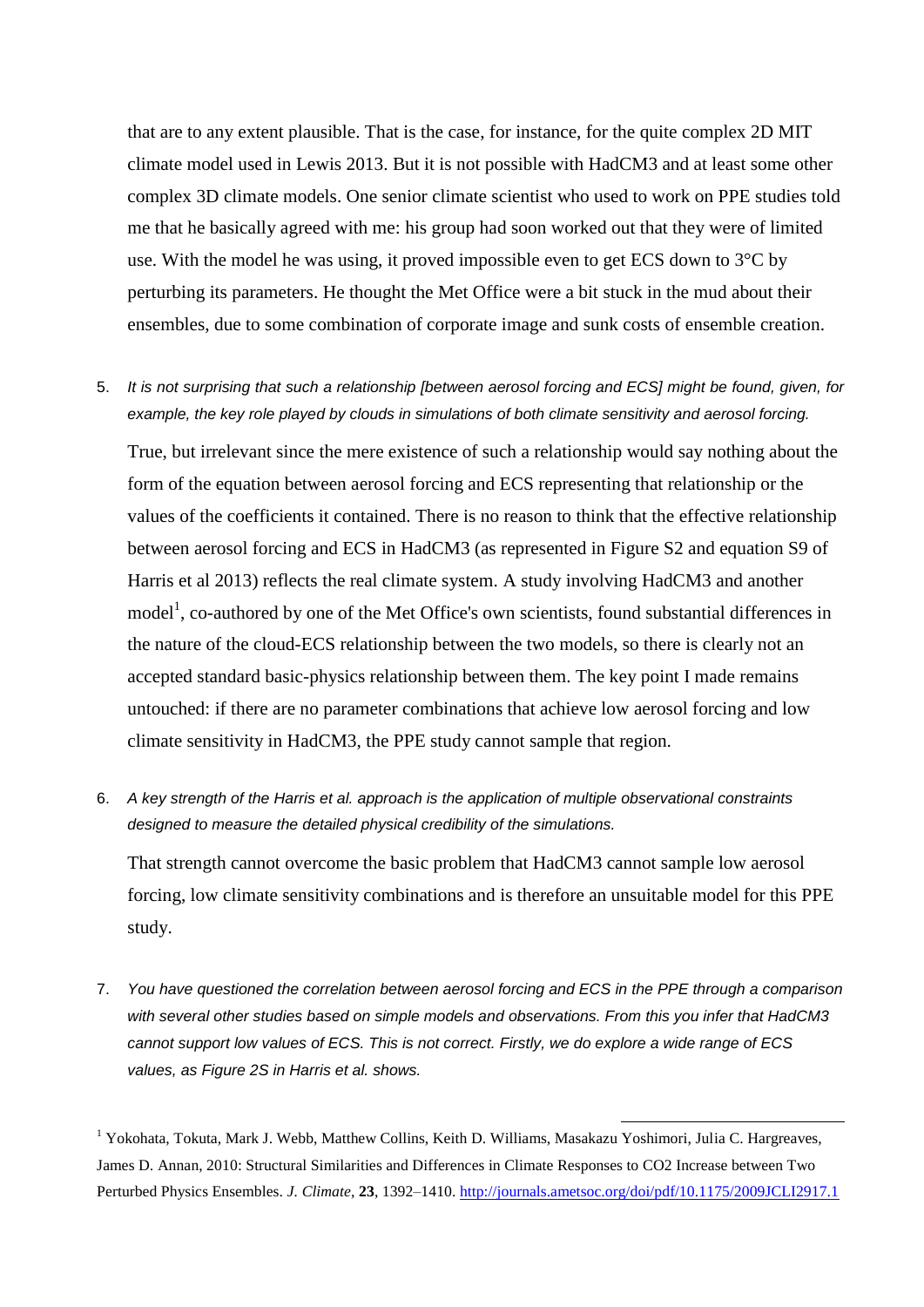I never claimed that the HadCM3 PPE study did not explore low ECS values, but it only does so by using its statistical emulator to extrapolate beyond the lowest ECS value achieved by HadCM3 itself, and only in combination with highly negative aerosol forcing. My point was that the HadCM3 PPE did not explore combinations of low aerosol forcing and low ECS values. That is evidently because even by perturbing 31 key main atmospheric parameters, and subsidiary aerosol module parameters, HadCM3 was unable to do so. I give Glen Harris and his colleagues credit for trying hard to explore uncertainties, but in this respect they were unable to overcome structural rigidities in HadCM3.

The statements also show a slightly unusual view of what constitutes low climate sensitivity. The reference is presumably to Figure S2 in Harris et al, since there is no Figure 2S. That figure shows that the lowest ECS value directly achieved by HadCM3 is circa 2.1°C; Figure 1a shows the same. An ECS of 2.1°C is not particularly low; all four of the recent observationally-based studies I cited gave best estimates for ECS of below 2.1°C.

8. *Secondly there is good evidence that we explore a more appropriate range and distribution of aerosol forcing than the simple model and observational constraint studies you highlight. Indeed, there are numerous recent aerosol forcing estimates that suggest the possibility of large negative aerosol forcing which you do not show*.

These two statements are respectively invalid and irrelevant, and reveal a worrying ignorance about statistical inference. In observationally-constrained studies, what is important is that all values of the climate system properties being estimated *that are not effectively ruled out by the observations used* should be sampled. Since the Harris et al PPE study did not explore low aerosol forcing, low ECS combinations in the region which several fully observationallyconstrained studies found to be quite probable, it clearly did not fully explore the appropriate range of combinations of aerosol forcing and ECS.

For all the studies I highlighted that estimated aerosol forcing from observational constraints, it appears that the inferred values were not affected by any lack of sampling of large negative aerosol forcing values: they were anyway ruled out by the observations used. The observations concerned were not of aerosols, but rather of temperature – particularly of differences in surface temperature evolution between the hemispheres or latitudinal zones. It is standard in studies like these to derive (inverse) estimates of aerosol forcing from such data. Since in Harris et al the PPE was constrained by similar surface temperature observations, it is highly likely that those observational constraints would also strongly contraindicate possible highly negative aerosol forcing values that were not ruled out by the model and reanalysis studies cited.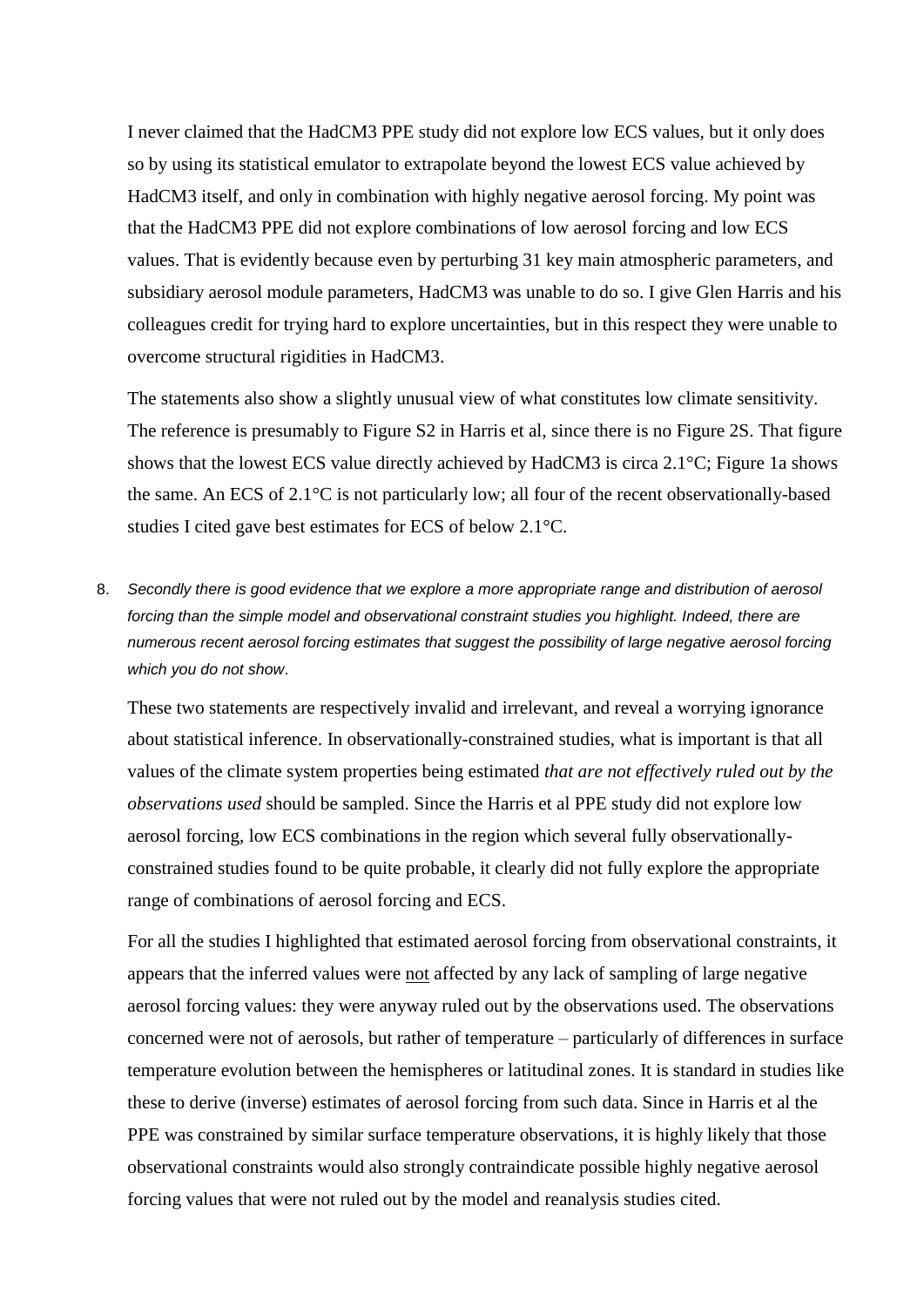Moreover, in order for inferred probabilistic estimates for those climate system properties to be realistic, it is also important that the weighting given at each possible combination of their sampled values should reflect how informative the observations are about the climate system properties at those values. That is to say, an objective Bayesian approach (as in Lewis 2013), rather than the subjective Bayesian approach used in the Harris et al study, should be used. This point was made in a presentation given at the recent European Meteorological Society Conference in Reading, and the use of subjective Bayesian methods in UKCP09 adversely commented on.

9. *The fact is that the differing relationships between aerosol forcing and ECS found by Harris et al. and (say) Otto et al. reflect fundamental differences in methodological approach: Harris et al. seek emergence of behaviour from detailed physical processes, and then explore the consequences of the historical climate record, going way beyond just surface temperature, in shaping the joint space of plausible outcomes.* 

It is certainly the case that Harris et al only reflects the 'joint space' of model (almost purely HadCM3) and observational plausible outcomes. However, because the HadCM3 PPE has such a strong bias (100 times or more) against the low aerosol forcing, low ECS region, and the observations do not have a high signal-to-noise ratio, the region of outcomes considered least implausible is dominated by the characteristics of HadCM3, not by the observations. Since the modelling of detailed climate system physical processes is a young science, with many processes poorly understood and/or impracticable to model from basic physics, and others perhaps overlooked, it seems totally inappropriate to let model characteristics dominate over observational evidence. To my mind, doing so represents a major failing in climate science in general, and of the Met Office in particular.

Moreover, although Harris et al was able to use a large variety of climate variables, it in fact reduced these down to just six composite variables when comparing the model output with recent mean climate at the key first stage. None of the thousands of observational variables going to make up the six composite variables represented sub-surface ocean layer temperatures – a surprising omission given that observational studies tend to find such ocean observations to be of critical importance in constraining ECS estimates. In addition, at a later stage the study used four variables relating to historical changes in climate, all of which actually represented surface temperatures.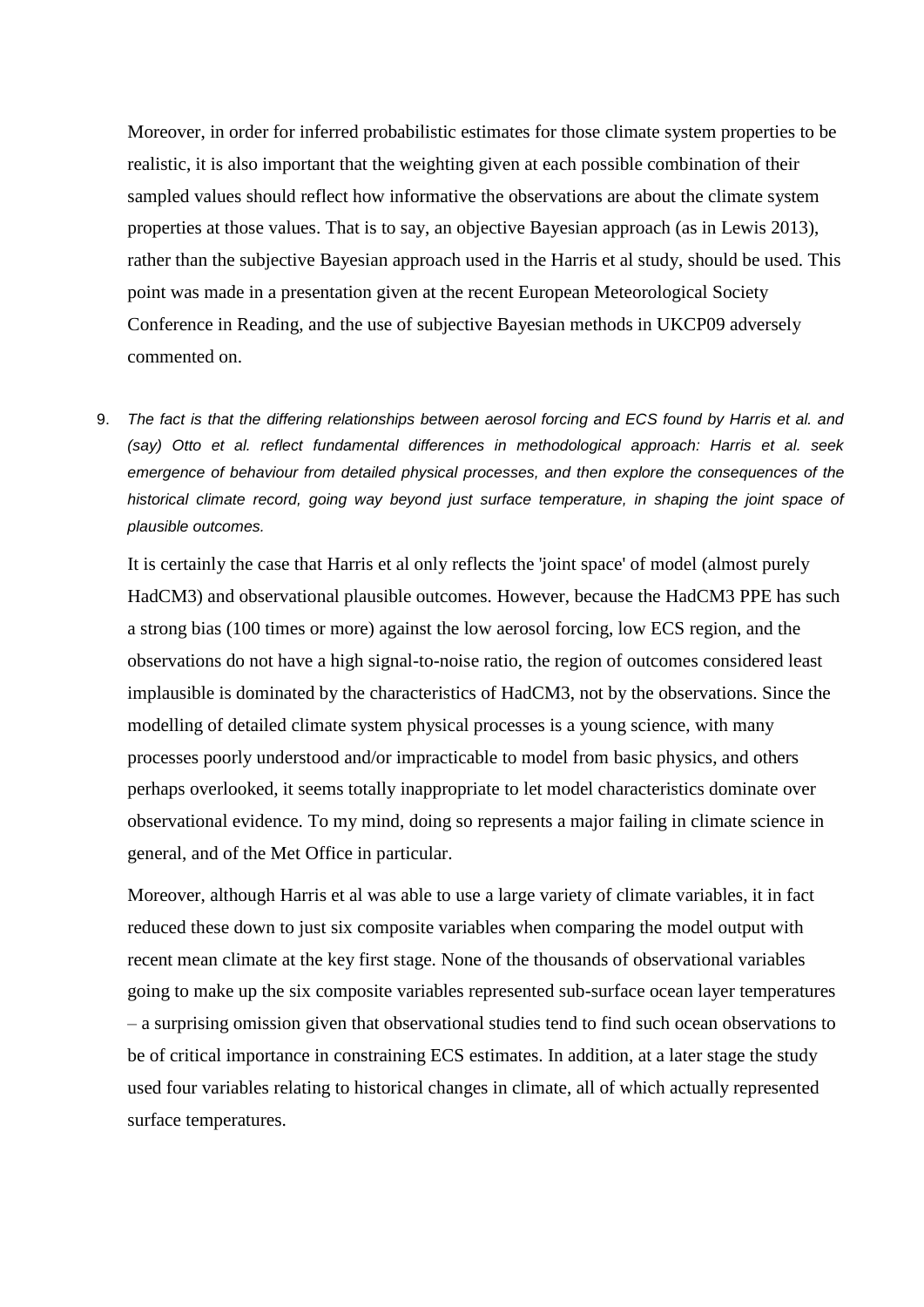10. *In contrast Otto et al. assume no prior physical understanding of any relationship, and treat aerosol forcing and ECS as independent parameters to be varied in seeking to fit historical surface temperature changes as well as possible.* 

This shows a misunderstanding of Otto et al. That study did not treat aerosol forcing as an independent parameter to be varied in seeking to fit historical surface temperature changes. Otto et al in fact used aerosol forcing as represented in an ensemble of CMIP5 models, although it made an adjustment to the mean aerosol forcing used, in order to reflect the estimated excess of CMIP5 model aerosol forcing over satellite-observation derived estimates. Dr Slingo's description is more accurate in relation to the other three observationally-based studies that I cited (Aldrin et al 2012, Ring et al 2012 and Lewis 2013), although those studies estimated effective ocean vertical diffusivity (and other variables in the case of Aldrin et al) as well as aerosol forcing and ECS, and their estimates were based on historical observations of ocean layer as well as surface temperature changes.

11*. The slope found in Otto et al. and related studies, is an unsurprising consequence of these chosen prior assumptions and observational constraint. All use a paradigm based on much simpler representations of climate system physics, and using less information (based only on gross characteristics of postindustrial climate change) to provide an observational constraint. So it is not surprising that the results are different.* 

The distribution of the varying central aerosol forcing and ECS estimates along the sloping curve shown in the figure in my response to the Met Office Report, and the elongation of their contour regions along that curve, simply reflects the fact that relative uncertainty in aerosol forcing changes dominates relative uncertainty in global surface temperature change, combined with the forms of the basic physical and mathematical relationships involved.

It is unclear that these four studies used less important information than Harris et al 2013, even though they used a lesser number of climatic variables. The inclusion in these four studies of a variable for ocean layer temperature is arguably of more importance than the fact that thousands of other climate variables contributed towards the six mean climate (not change in climate) variables used in Harris et al.

The difference in the results of these observational studies from Harris et al's results almost certainly reflects much more the failure of the HadCM3 PPE to explore the region of low aerosol forcing, low ECS combinations that the four observationally-based studies show to have substantial probability, than differences in the observations used to constrain the estimates.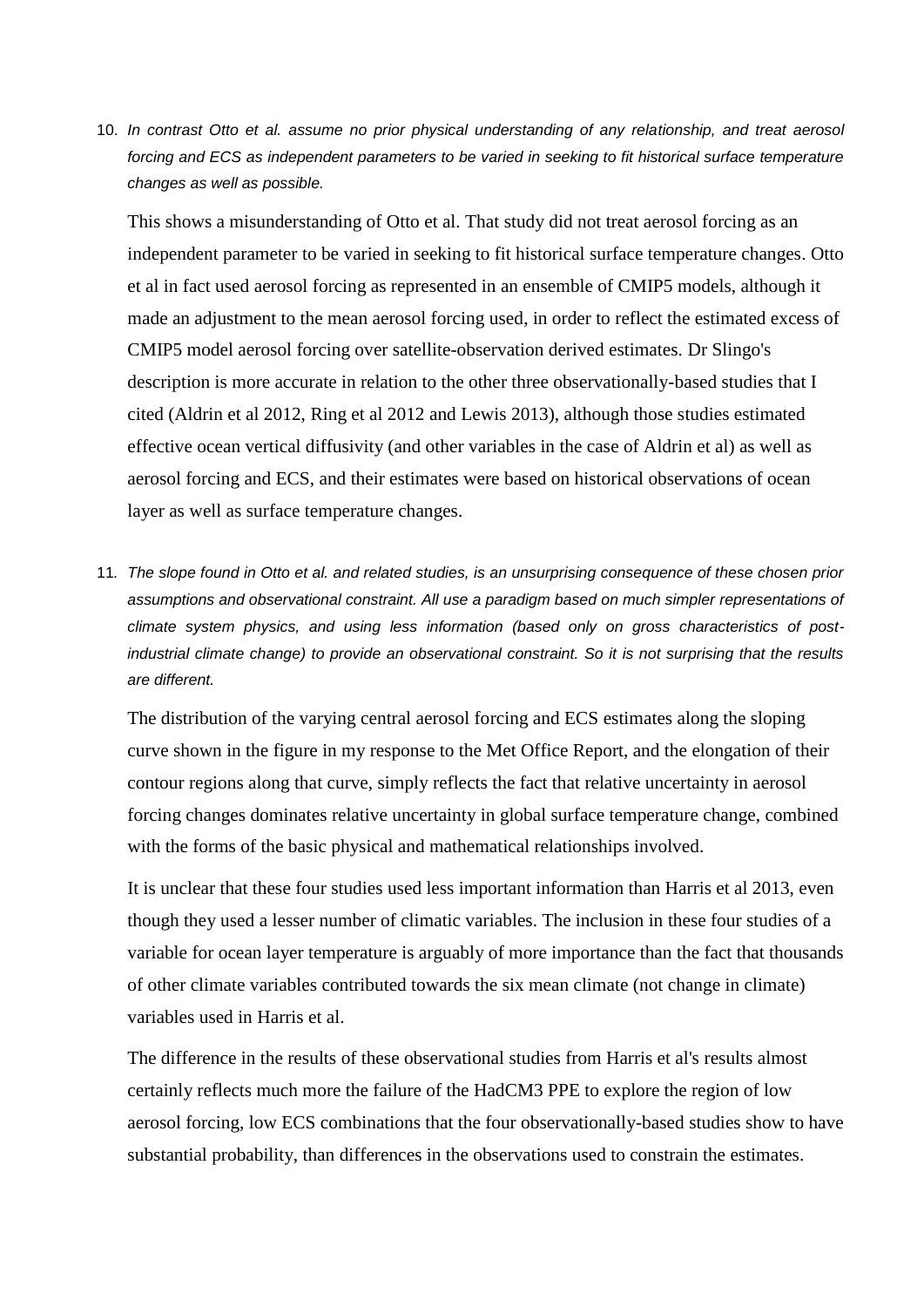12. *We support the approach of synthesising the different lines of evidence in an even-handed way, as in the assessments of ECS and TCR provided by the IPCC.* 

What this "even-handed way" means in practice is that estimates from unconstrained simulations by complex climate models are given similar, perhaps more, weight than observational evidence in the assessments of ECS and TCR by the IPCC. That may have been unavoidable prior to the last decade, as the signal of anthropogenic influence was only just emerging from the noise of internal climate variability. But that signal is now strong enough, and observational methods have advanced enough (due in particular to satellite-derived estimates and, recently, the deployment of the Argo network of deep ocean buoys) for a much higher weight to be put on estimates that are fully constrained by observations, even though still involving some use of models. Indeed, it is unclear to what extent estimates by complex models that are not constrained by observations, or only very loosely so constrained, should be considered valid scientific evidence at all.

13. *In addition, the fact that the final projection ranges used in UKCP09 also include information from the other available CMIP3 models provide the evidence that we have not inappropriately ruled out important areas of the forcing/ECS space, and, more importantly, that our experimental set up gives a credible estimate of future climate change.*

As explained in point 3, the inclusion – via discrepancy terms – of information from other CMIP3 models in the Harris et al study, and hence in the UKCP09 projections, provides no evidence whatsoever that important areas of the aerosol forcing/ECS space have not been inappropriately ruled out. Hence it provides no evidence that the UKCP09 experimental setup gives a credible estimate of future climate change.

All the inclusion of information from other CMIP3 models, and the resulting minor discrepancy terms, shows is that by suitable variation of its input parameters HadCM3 is able to produce similar simulations of climate change to that produced by the other CMIP3 models in their standard configurations. As combinations of low aerosol forcing and low ECS supported by observations are not represented by those configurations, that does not address the fundamental shortcoming in the Harris et al study, and hence in UKCP09, that I have identified.

14. *As I said we appreciate your contributions to the literature on these topics; but the implications of climate change are so profound that it is essential that scientific debate takes place in the appropriate forum. With this in mind I think it is appropriate that further discussion be subject to proper peer review, through the scientific journals.*